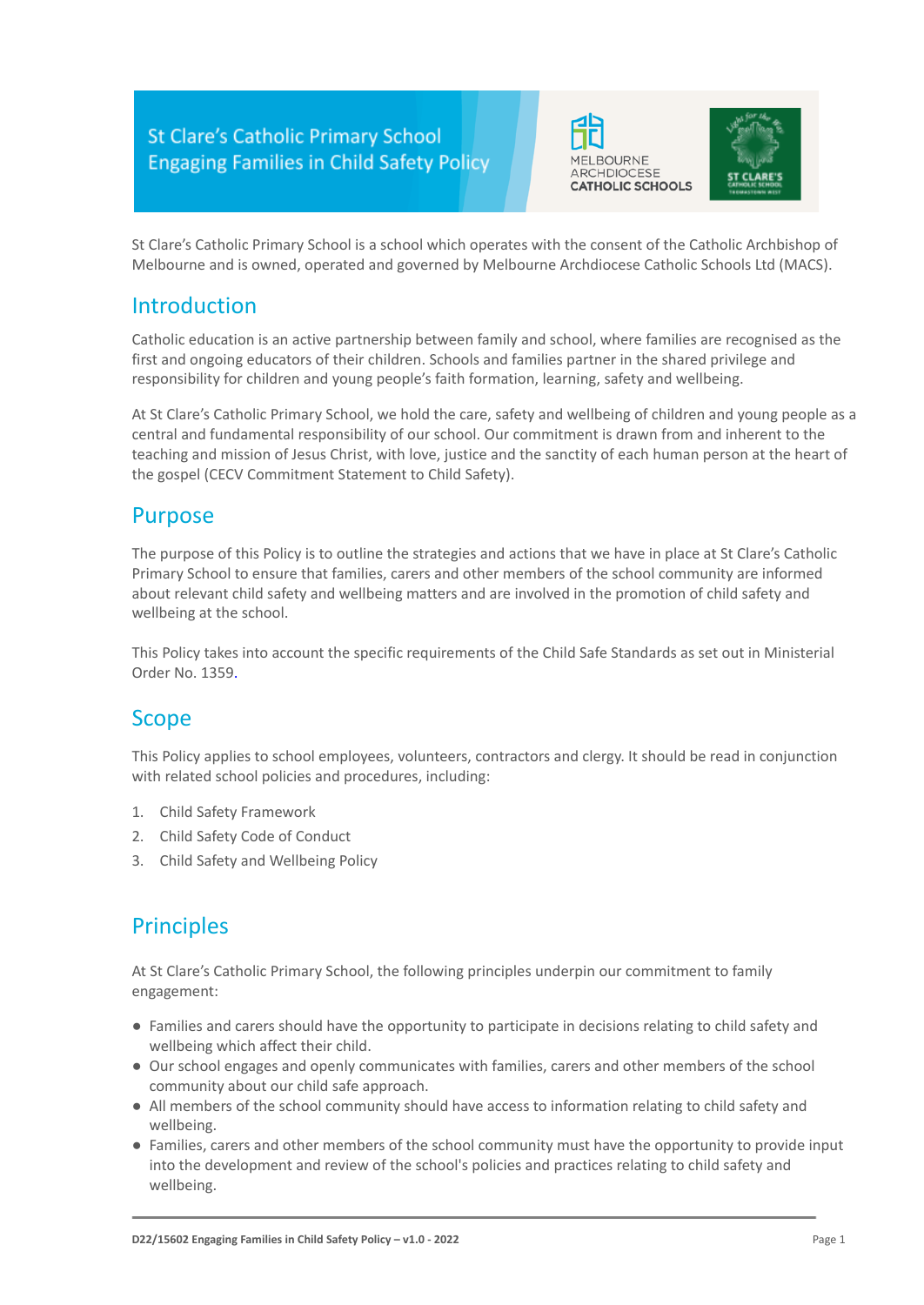● Families, carers and other members of the school community have the right to be informed about the operations and governance of the school in relation to child safety and wellbeing.

# **Policy**

St Clare's Catholic Primary School is committed to ensuring that all members of our school community are kept informed about relevant child safety and wellbeing matters and are involved in the promotion of child safety and wellbeing at St Clare's Catholic Primary School.

We implement the following strategies and actions to ensure that we are able to meet this commitment.

### **Strategies / actions used by school leadership**

The Principal, the school governing authority and school leaders at St Clare's Catholic Primary School recognise their particular responsibilities to communicate and engage with families, carers and other members of the school community in relation to issues regarding child safety and wellbeing. Strategies and actions used to carry out this responsibility include:

- utilising the St Clare's Catholic Primary School Engaging Families in Child Safety Policy to inform and guide curriculum planning, policies and practices
- supporting staff, through appropriate professional learning, to strengthen their communication and engagement skills and to understand the value and importance of effective communication and engagement
- identifying opportunities for parents and carers to participate in decisions that affect their child's safety and wellbeing
- ensuring that existing policies and practices relating to child safety and wellbeing are made publicly available so that they are easily accessible to families, carers and other members of the school community
- engaging with families, carers and other members of the school community to collaboratively develop and periodically review policies and practices relating to child safety and wellbeing
- creating opportunities to ensure that members of the school community are adequately informed about the school's operations and governance relating to child safety and wellbeing

### **Strategies / actions used by school staff, volunteers, contractors and clergy**

School staff, volunteers, contractors and clergy at St Clare's Catholic Primary School also have a responsibility to support the school governing authority and school leaders in communicating and engaging with families, carers and other members of the school community regarding child safety and wellbeing. Strategies and actions used to carry out this responsibility include:

- creating and maintaining open lines of communication with families, carers and other members of the school community, particularly with respect to child safety and wellbeing matters
- liaising with parents and carers in relation to any concerns and/or decisions that affect their child and giving them the opportunity to contribute to any discussions, where appropriate
- ensuring that parents, carers and others in the school community are updated and involved in child safety and wellbeing
- ensuring they act in accordance with the principles set out in this Policy when managing issues relating to child safety and wellbeing

## External references)

#### **Related Resources – Melbourne Archdiocese Catholic Schools**

[eXcel: Wellbeing for learning in Catholic school communities](https://www.cem.edu.au/Our-Schools/Curriculum-Learning-Programs/Student-Wellbeing/eXcel.aspx)

[Horizons of Hope: Vision and Context](https://www.macs.vic.edu.au/Our-Schools/Curriculum-Learning-Programs/Horizons-of-Hope/Vision-Context.aspx)